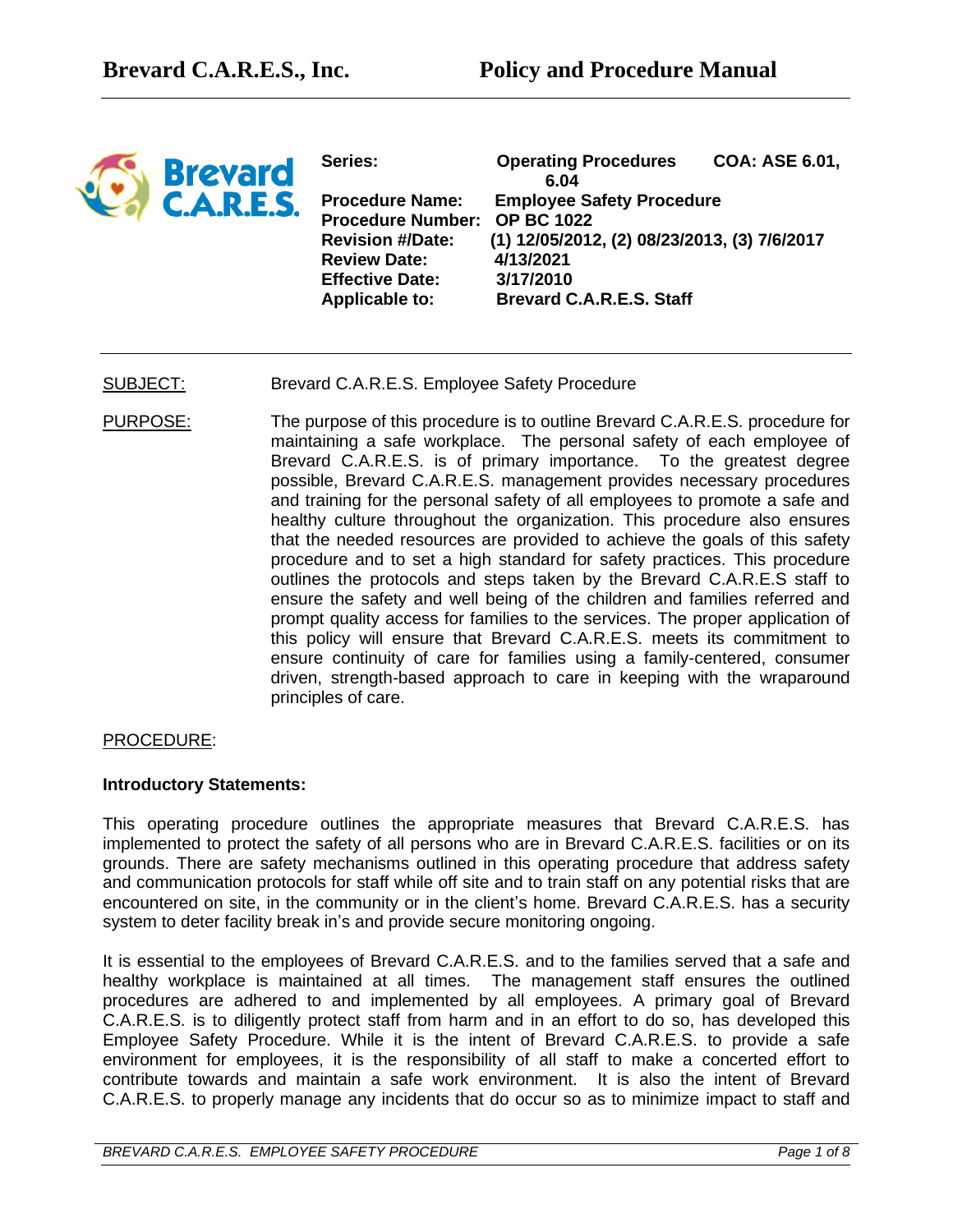other forms of loss. A well managed workplace and safety program benefits the agency and staff in countless ways. It is the expectation that each and every staff member become familiar with and adheres to the procedure as well as be an active participant in the workforce safety procedure.

## **Definition of Harm:**

Staff are required to report any unsafe condition or threats received immediately. Employee threats can be defined as (but are not limited to) those situations in which the employee's well being or safety is threatened by any act that includes a physical assault, threat (verbal or written), any behaviors or action which could be interpreted by a reasonable person as harmful, any act which harms or endangers the safety of others, and any act which results in aggression towards, the destruction or damage of any property; (company, personal or otherwise.) It is the responsibility of every Brevard C.A.R.E.S employee to report acts of threats or violence to the proper authorities and take these threats seriously.

## **Employee Safety Training:**

Providing training to employees is a critical factor of maintaining a safe work environment. For this purpose, each Brevard C.A.R.E.S. employee is provided with Employee Safety Training upon initial hire. Thereafter, this training is provided on an annual basis and/or upon changes in processes, procedures or assignments. This training will also be provided when an employee's performance or behaviors indicate that additional training is needed. Training can take the place of formal ("classroom") training, practical ("on the job") training or computer based training. Other relevant training topics that are identified that require special expertise (for example Domestic Violence training) shall be arranged in coordination with community providers whenever possible.

#### . **Program Manager Screening and Assignment of Acute Referrals:**

It is the responsibility of the Program Manager to screen and determine the level of all new referrals received into the program in accordance with Brevard C.A.R.E.S. Operating Procedure 1005. If the referral is determined to not fit the entrance criteria of the program, the Program Manager shall adhere to the procedure outlined in Brevard C.A.R.E.S. Operating Procedure 1004. At any such time that the specified referral is accepted into Brevard C.A.R.E.S. and if the Program Manager identifies a potential safety concern or risk to the employee, the Program Manager will ensure that the Brevard C.A.R.E.S. staff member is accompanied by another staff member. The Program Manager may also opt to accompany the assigned employee to allow for further assessment of the situation and analysis of risk.

If the employee does experience a threat, the agency may consider temporarily relocating the employee's workstation to a different area, screen incoming calls to the employee, provide an escort or any other protective measures deemed necessary and appropriate. Employees should also reference the Brevard C.A.R.E.S. Operating Procedure 1018 in reference to Crisis and Safety Planning when necessary.

# **Some Warning Signs of Potential Violence:**

- Covert or overt threats of harm;
- Actions of others that are intimidating or instill fears in others;
- Presenting as delusional, disoriented or unreasonable, or the perception that the entire world is working against the individual's goals and objectives;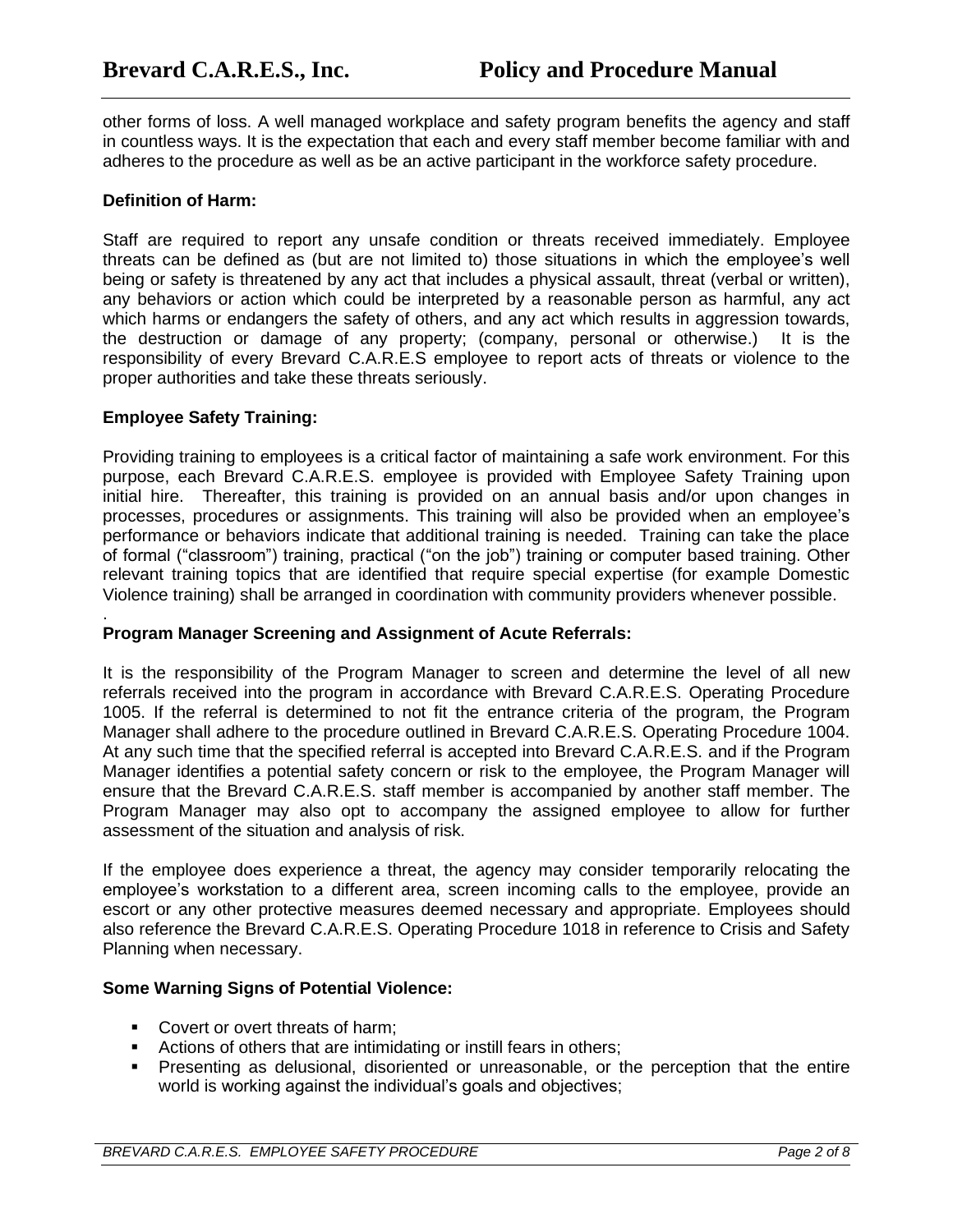- Not taking criticism well, holding a grudge (especially against someone in an authority role);
- Having a history of violent and explosive behavior;
- Having an extreme interest in, or obsession with weapons or carrying a concealed weapon without having the legal authority and permit to do so;
- Criminal history or charges associated with violence, and
- Concerns themselves with or affiliates with know gang members or criminals.

## **Enhancing Brevard C.A.R.E.S. Staff Safety when Serving Domestic Violence or Violent Crime Perpetrators or attending to other high risk cases:**

- The employee will report direct or indirect threats from any person as these could escalate into serious incidents later on.
- In many instances, a perpetrator of domestic violence is also a family member seeking services through Brevard C.A.R.E.S
- All assigned staff should exercise due caution and diligence when interacting with both perpetrators and victims of domestic violence.
- Brevard C.A.R.E.S. staff shall consult with the Child Welfare Domestic Violence Advocate regarding the safety of the victim/survivor and children prior to contact with the perpetrator. The focus of the consultation should be on understanding the perpetrator's behavior(s) and the extent to which they are predictable or able to be controlled by the presences of a safety management provider. Brevard C.A.R.E.S. staff shall not disclose the location of a domestic violence shelter. The safety plan for the parent who is a victim of domestic violence may not be shared with the perpetrator.
- **•** there is a concern about safety and or if the perpetrator/batterer is scheduled to attend the Family Team Conference; the meeting is to be held at the agency office or in another public place versus the home of the family with available staff on site and secure a security guard if necessary. If this is not possible, ask a co worker or supervisor to be present during any interaction.
- If the meeting is to be held at the office, then staff on site will be alerted that a perpetrator has entered the building to access services and family meetings will be held with direct observation of other individuals and the use of agency security monitoring devices will be utilized.
- When visits are held in the field or in the home, staff will alert the non-emergency contact number for the presiding jurisdiction to increase patrol of the area and also the appearance of an officer or patrol car may have served as a deterrent to the individual.
- **EXE** Assigned staff will ensure heightened awareness to the surroundings when leaving the meeting place and ensure parking in a well lit place with a pre determined safety plan in the event of an emergency.
- **EXECT** Assigned staff will ensure prior notification to immediate supervisor that a potentially dangerous client is visiting the office or if off site, provide the time and place of the meeting and whenever possible arrange another staff member to be present.
- Assigned staff will ensure access to cellular phone and emergency numbers at all times.
- The immediate supervisor will be notified of the exact location and expected time frame if completing a visit with the family in their home when the perpetrator is scheduled to be present or if there is reasonable suspicion that the perpetrator may be present.
- Assigned staff will ensure accessible exits when meeting with the perpetrator.
- Assigned staff will never engage in any verbal confrontation or debates with the perpetrator.
- Assigned staff will ensure adherence to the crisis and safety plan if family has one in place.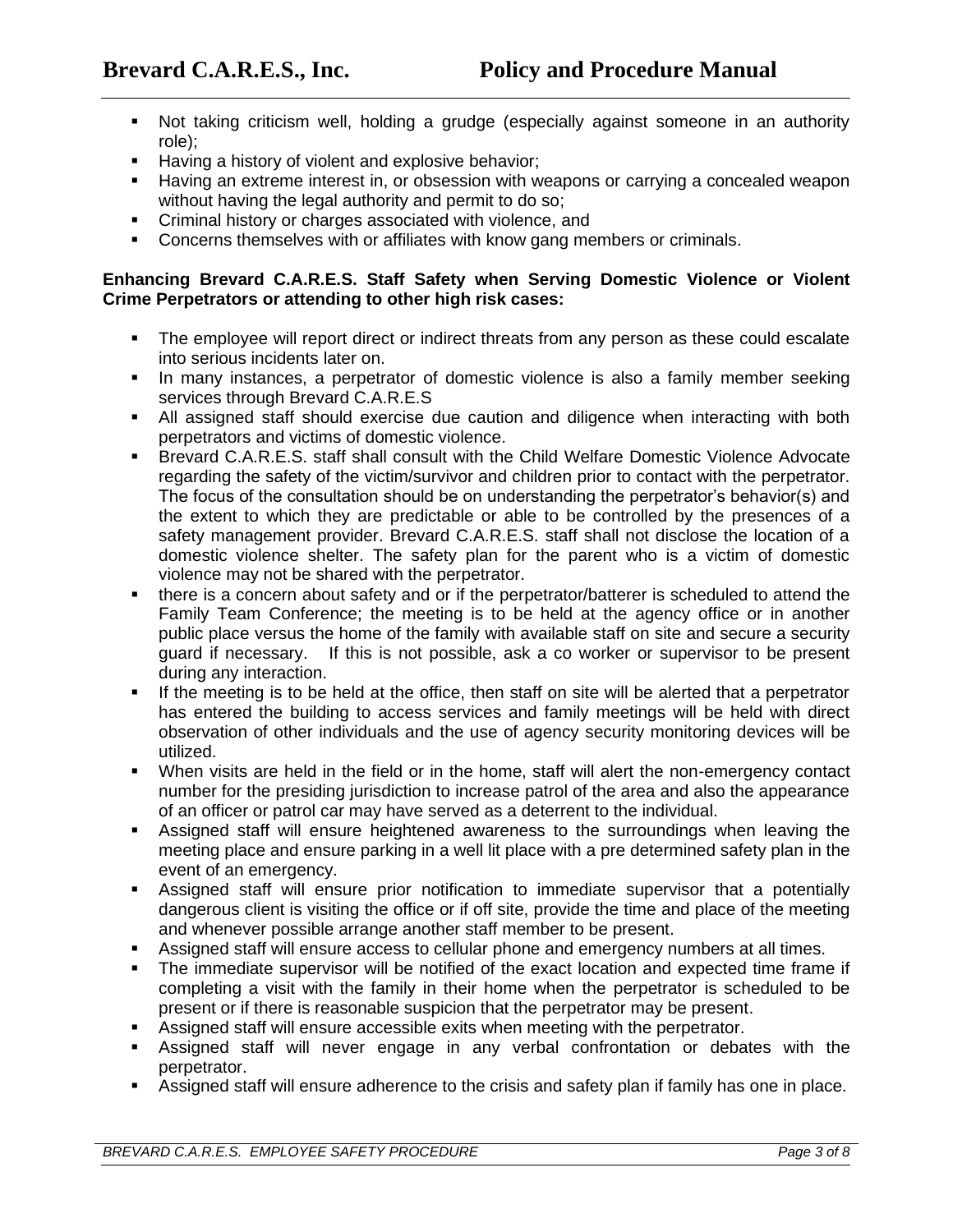- Assigned staff will always utilize the 911 emergency numbers or contact Law Enforcement at any time that the circumstance is warranted as a first step.
- **EXECT** Brevard C.A.R.E.S. management will provide support and encouragement of collaborative relationship building with service providers and other community agencies in order to provide additional consultation on domestic violence assessment and intervention. Cross training will be considered whenever possible.
- All employees will sign in and out with expected timeframe of off site visit with location and contact information.
- All employees must check in while off site and secure a code word to use in an emergency for needed assistance. The code word would be used as an alert of danger (in lieu of making the statement) so as not to tip off the batterer.
- **•** Since Brevard C.A.R.E.S. provides services for perpetrators and victims of violent crimes in the same facility, the monitoring and management of these populations to ensure psychological and physical safety is paramount. Separate Family Team Conferences will be held when working with this population. Any Injunction for Protection, Chapter 39 Injunctions or Restraining Orders that have been issued with be adhered to and additional technical assistance and consultation will be sought out through the Child Welfare Domestic Violence Advocate. Consultation can be held with Law Enforcement is necessary and appropriate.
- **•** The victim will receive education involving the dynamics of domestic violence, information regarding the impact of domestic violence on self and family and on local domestic violence laws;
- Other appropriate assistance will be provided based on individual need and availability.
- The agency will not support or tolerate acts of domestic violence perpetrated by or against clients while they are currently receiving services at the agency.
- **•** The agency will not tolerate any acts of violence perpetrated by clients on any employees in agency's offices, facilities, work sites, vehicles or while conducting agency business. This includes the display of any violent or threatening behavior by a perpetrator (verbal or physical) that is likely to result in physical or emotional injury or otherwise places an employee or client's safety at risk.

# **Enhancing Brevard C.A.R.E.S. Staff Safety during an Active Shooter Event**

Active shooter situations are unpredictable and evolve quickly. Typically, the immediate deployment of law enforcement is required to stop the shooting and mitigate harm to victims. Because active shooter situations are often over within 10 to 15 minutes, before law enforcement arrives on the scene, management should be prepared to:

- Take immediate action
- Remain calm
- Lock and barricade doors
- Evacuate staff and clients via preplanned evacuation route to a safe area

The U.S. Department of Homeland Security recommends the following practices for coping with an active shooter situation.

- Run: If there is an accessible escape path, staff should attempt to evacuate the premises. Be sure to:
	- o Have an escape route and plan in mind
	- o Evacuate regardless of whether others agree to follow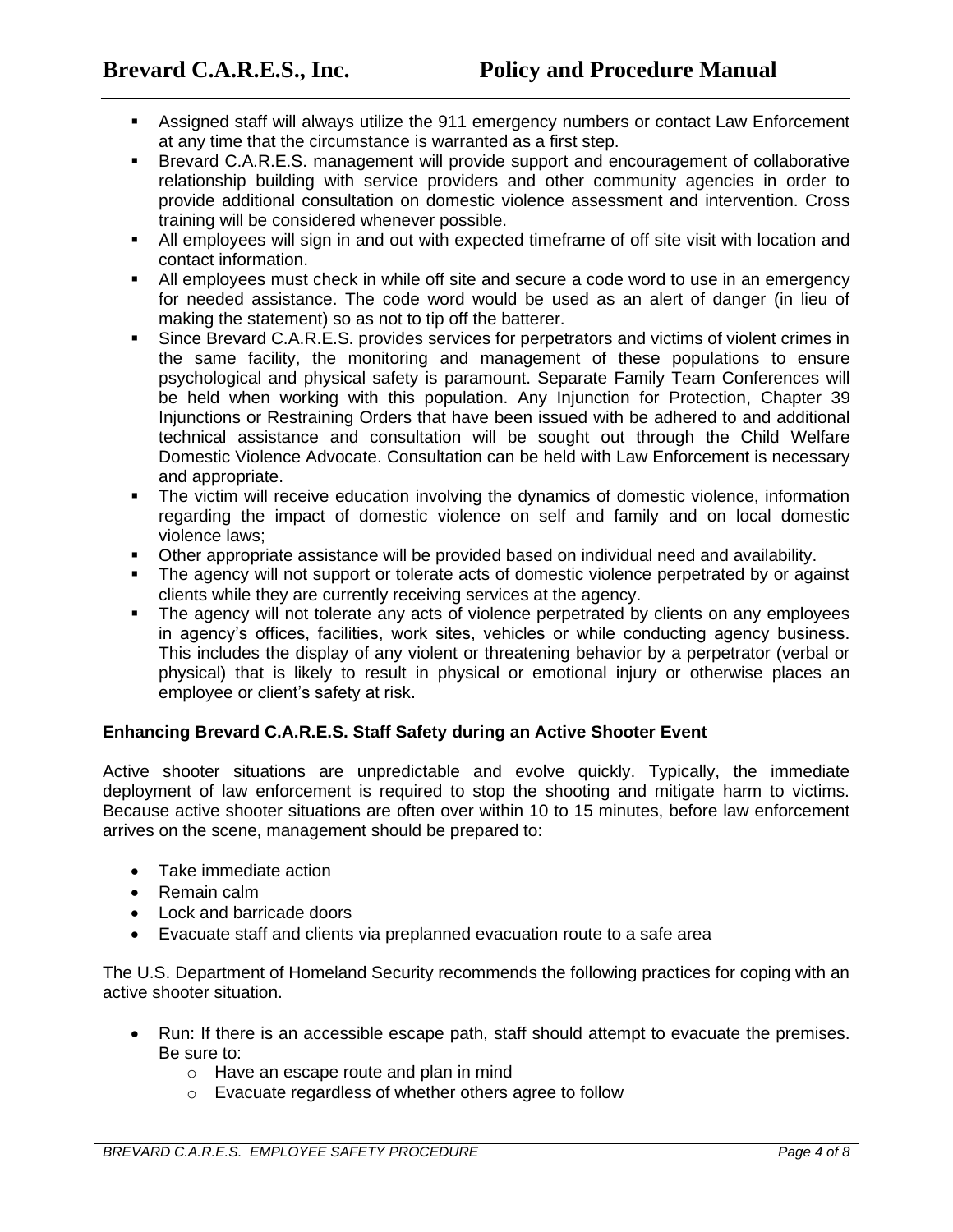- o Leave belongings behind
- o Help others escape, if possible
- o Prevent individuals from entering an area where the active shooter may be
- o Keep hands visible
- o Follow the instructions of any police officers
- o Do not attempt to move wounded people
- o Call 911 when safe
- Hide: If evacuation is not possible, staff should find a place to hide where the active shooter is less likely to find them.
	- o The hiding place should:
		- Be out of the active shooter's view
		- Provide protection if shots are fired in the staff member direction (i.e., an office with a closed and locked door)
		- Not trap them or restrict their options for movement
	- o To prevent an active shooter from entering the hiding place;
		- Lock the door
		- Blockage the door with heavy furniture
	- o If an active shooter is nearby:
		- Lock the door
		- Silence cell phones
		- Turn off any sources of noise
		- Hide behind large items
		- Remain quiet
	- o If evacuation and hiding out are not possible:
		- Remain calm
		- Dial 911, if possible, to alert police to the active shooter's location
		- If you cannot speak, leave the line open and allow the dispatcher to listen
- Fight: As a last resort, and only when a staff members life is in imminent danger, they should attempt to disrupt and/or incapacitate the active shooter by:
	- o Acting as aggressively as possible against him/her
	- o Throwing items and improvising weapons
	- o Yelling
	- o Committing to their actions

When law enforcement arrives, their purpose is to stop the active shooter as soon as possible. Officers will proceed directly to the area in which the last shots were heard. When law enforcement arrives staff should:

- Remain calm, and follow the officers' instructions
- Put down any items in their hands
- Immediately raise hands and spread fingers
- Keep hands visible at all times
- Avoid making quick movements toward officers such as holding on to them for safety
- Avoid pointing, screaming and/or yelling
- Do not stop to ask officers for help or direction when evacuating, just proceed in the direction from which officers are entering the premises

When possible, staff should provide the following information to law enforcement or the 911 operator: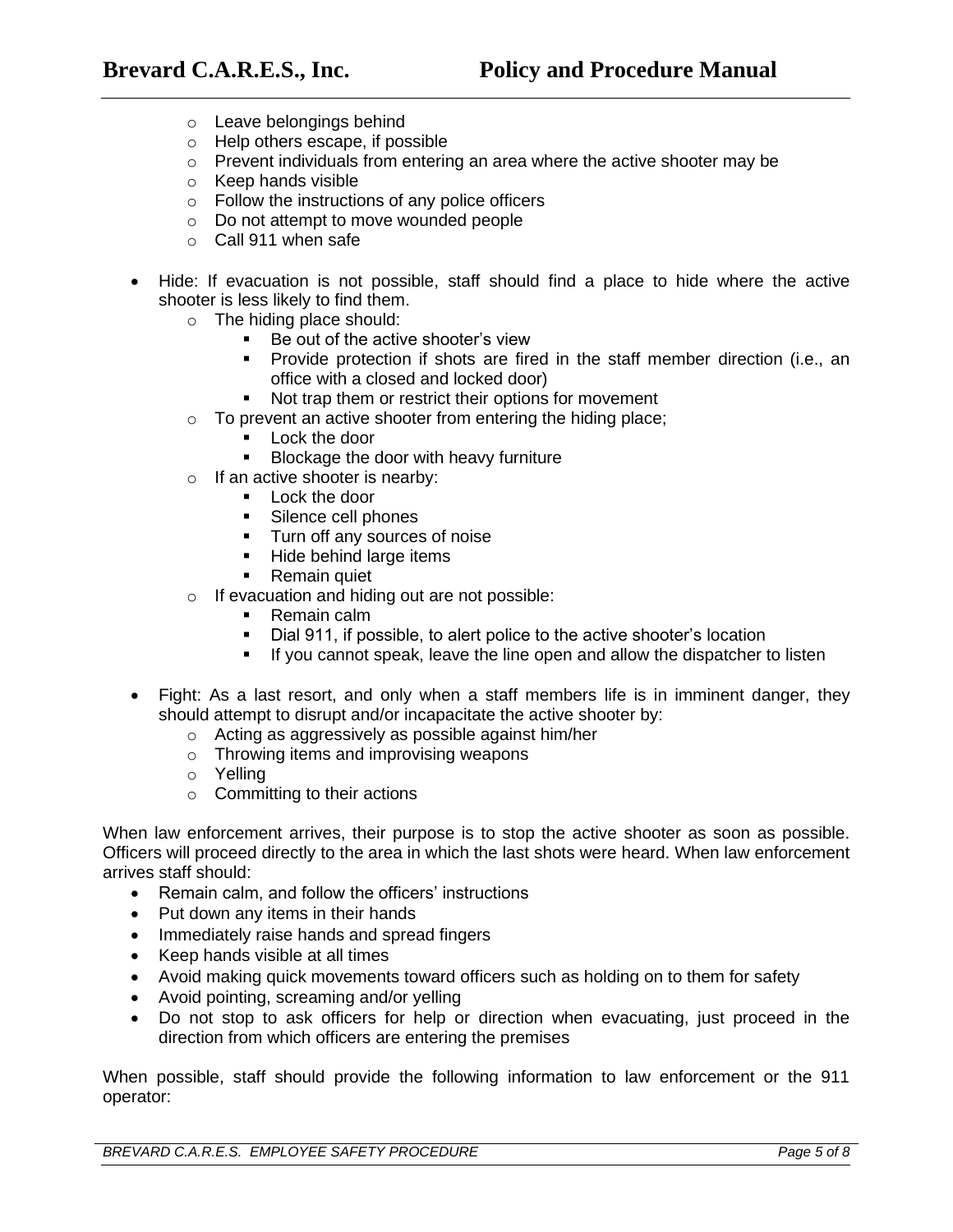- Location of the active shooter
- Number of shooters, if more than one
- Physical description of shooter/s
- Number and type of weapons held by the shooter/s
- Number of potential victims at the location

Once staff have reached a safe location or an assembly point, they will likely be held in that area by law enforcement until the situation is under control, and all witnesses have been identified and questioned. Staff should not leave until law enforcement authorities have instructed them to do so.

An active shooter in the workplace may be a current or former staff member, or an acquaintance of a current or former staff member. Intuitive managers and coworkers may notice characteristics of potentially violent behaviors in an employee. Staff should alert the Executive Director and Human Resources if they believe an employee or coworker exhibits potentially violent behavior.

Staff typically display indicators of potentially violent behavior over time. If these behaviors are recognized, they can often be managed and treated. Potentially violent behaviors by a staff member may include, but are not limited to, one or more of the following:

- Increased use of alcohol and/or illegal drugs
- Unexplained increase in absenteeism; vague physical complaints
- Noticeable decrease in attention to appearance and hygiene
- Depression/withdrawal
- Resistance and overreaction to changes in policy and procedures
- Repeated violations of company policies
- Increased severe mood swings
- Noticeably unstable, emotional responses
- Explosive outbursts of anger or rage without provocation
- Suicidal; comments about "putting things in order"
- Behavior which is suspect of paranoia
- Increasingly talks of problems at home
- Escalation of domestic problems into the workplace; talk of severe financial problems
- Talk of previous incidents of violence
- Empathy with individuals committing violence
- Increase in unsolicited comments about firearms, other dangerous weapons and violent crimes.

#### **Employee and Management Responsibility:**

It is the responsibility of each Brevard C.A.R.E.S. employee to alert their immediate supervisor of any potential safety concerns on the date that the said occurrence takes place. If there are extenuating circumstances that render this step not possible, the employee shall notify the immediate supervisor at the next earliest time available of the safety concern.

It is the responsibility of Brevard C.A.R.E.S. management to follow up and provide intervention for any employee safety issue that has been brought to the attention of management to the extent that the said employee has been provided with resolution satisfactorily to the employee.

Please reference Brevard C.A.R.E.S. Operating Procedure 1023 in the event of a fire or other emergency requiring evacuation or lockdown of the facility.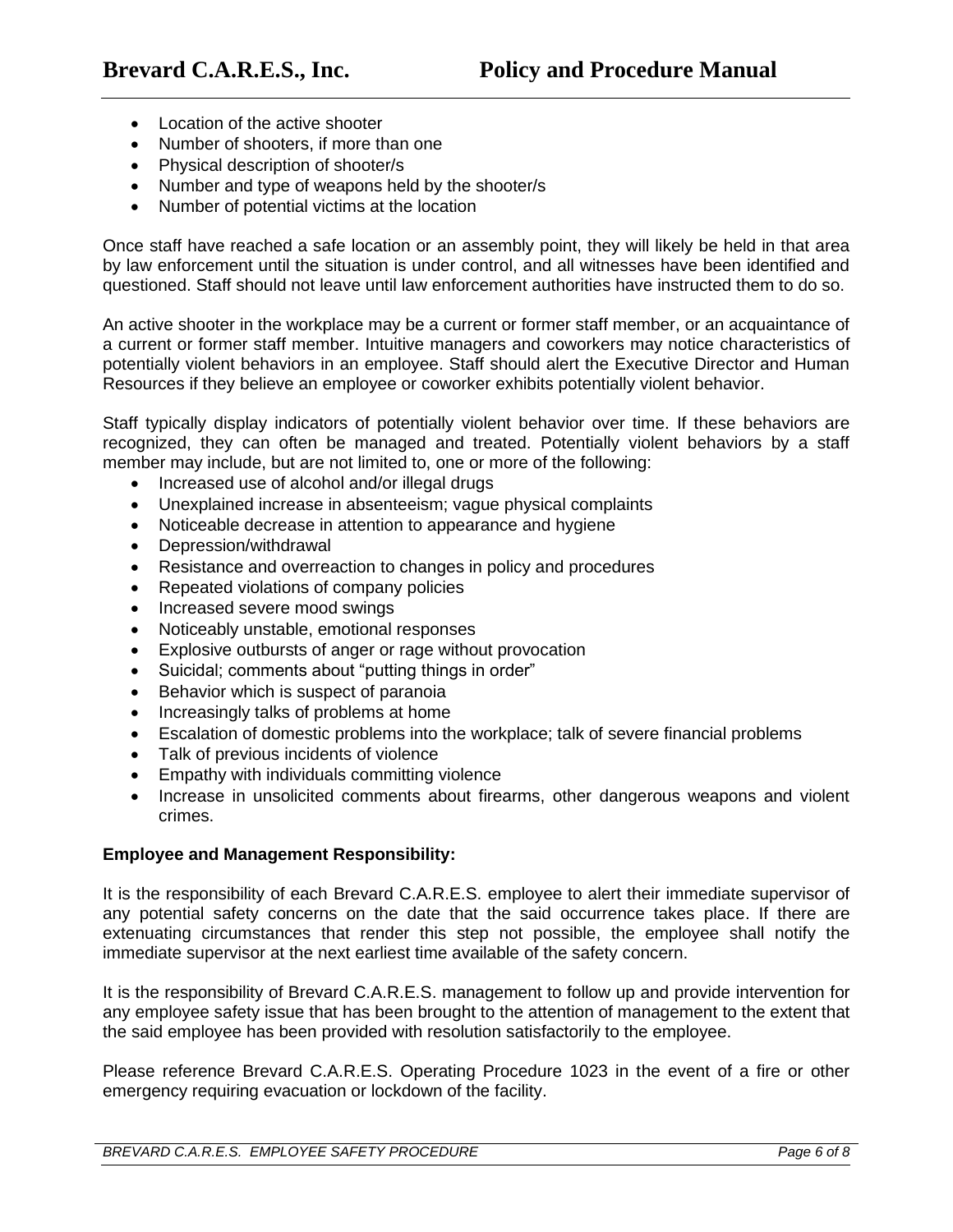# **Safety Check Practices**

Each Brevard C.A.R.E.S. employee is required to sign in and out upon entrance and exit from the building via the Employee Sign in Log. All visitors are required to sign in and out upon entrance and exit from the building and follow procedures outlined in Brevard C.A.R.E.S. Operating Procedure 1021. All staff is required to update their calendars daily in the agency database that includes the family name and meeting place. The Program Manager randomly checks staff whereabouts and cross references this information with documentation in the agency database and on employee travel logs. Also based on the severity of the referral and at the discretion of the Brevard C.A.R.E.S. management, staff may be required to notify their immediate supervisor upon entrance and exit from a home to ensure staff safety. This is implemented as another safety measure in the event that the employee or supervisor believes the situation may pose additional risk. If at any time that the employee is not comfortable proceeding with a scheduled or unscheduled family meeting due to a safety issue, the employee must notify the immediate supervisor to determine the next action steps. Whenever necessary, the management staff will consult with the Brevard C.A.R.E.S. Executive Director for the appropriate course of action.

## **Documentation of safety concern**

It is the policy of Brevard C.A.R.E.S. that a Critical Incident Report be executed for all details related to the incident to serve as documentation of an occurrence impacting the safety of an employee, to assess liability, to identify action steps and to provide necessary intervention. The assigned staff member shall follow all additional procedures as outlined in Brevard C.A.R.E.S. Operating Procedure 1014. If an employee witnesses or directly experiences an incident of theft, burglary, accident, altercation (physical or verbal) injury or other crime on company time or when the employee is engaged in a work related activity, the employee must report the incident to their direct supervisor and Law Enforcement Agency. The employee is required to obtain a copy of the police report summarizing the incident. Employee safety is of paramount concern to Brevard C.A.R.E.S. and if an emergency situation arises, the employee *must call 911 as a first response during emergency situations to resolve the immediate issue and then a follow up notification can be made to the direct supervisor.* 

# **Abuse of Client:**

If at any point while services are being provided a client discloses that he or she has been abused by a staff member, the incident will be immediately reported to law enforcement for an investigation to be commenced. During the investigation process, the assigned staff person that the allegation was made against will be removed from assignment to the family. Upon completion of the investigation, whether the allegation of abuse on the part of the staff member is verified or unsubstantiated, the staff member in question will no longer be assigned to the particular family or client that brought forth the allegation of abuse.

# **Brevard C.A.R.E.S. Risk Management Sub Committee**

The Brevard C.A.R.E.S. Executive Director or assigned staff member can request a review of any safety concern or as a result of any Critical Incident Report generated by Brevard C.A.R.E.S. Each Critical Incident Report is reviewed by the agency's Risk Management Sub Committee on an ongoing basis.